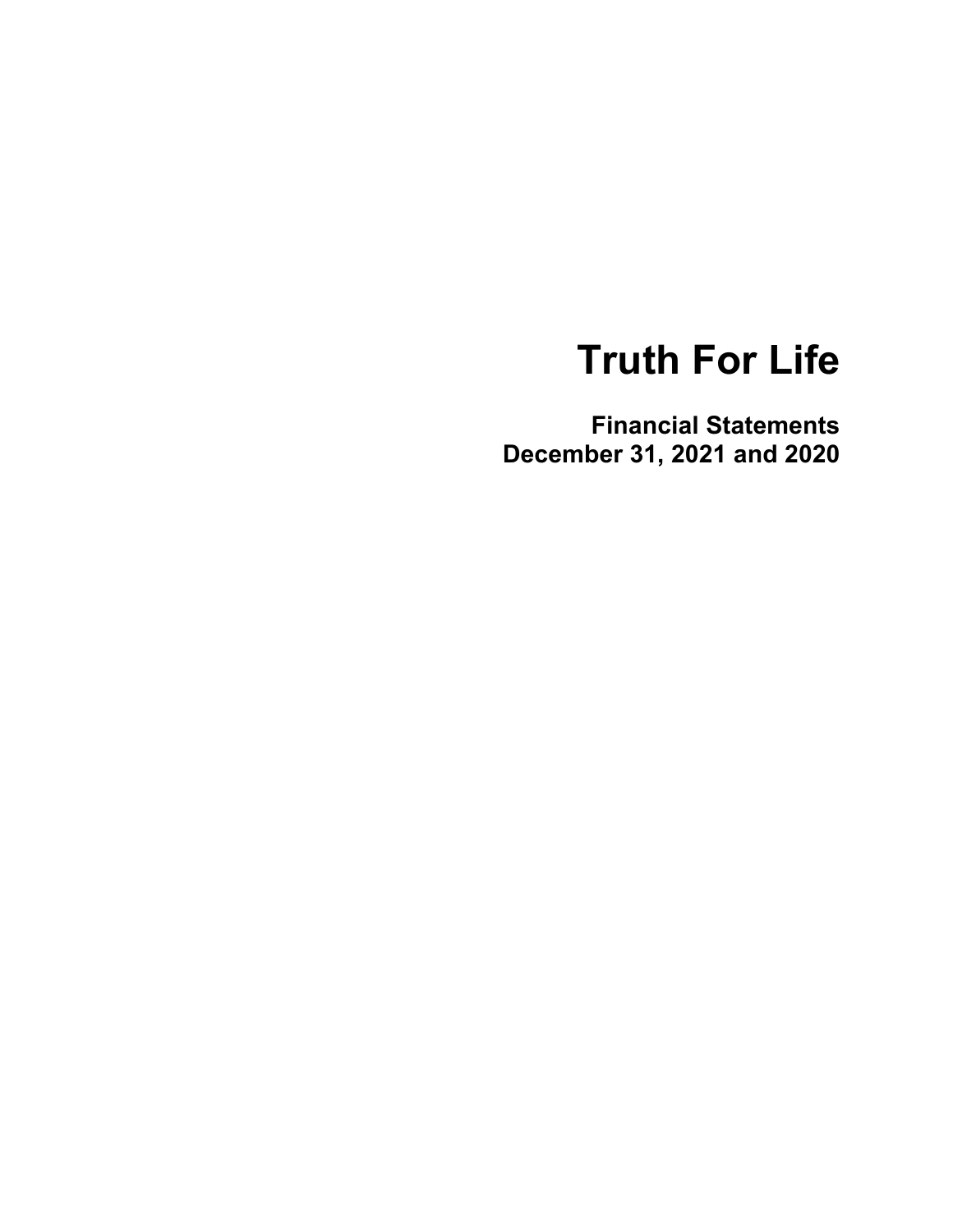

*Where Relationships Count.*

#### **Independent Auditor's Report**

Board of Directors Truth For Life

#### **Opinion**

We have audited the accompanying financial statements of Truth For Life (the "Organization", a nonprofit corporation), which comprise the statements of financial position as of December 31, 2021 and 2020, and the related statements of activities, functional expenses, and cash flows for the years then ended, and the related notes to the financial statements.

In our opinion, the financial statements referred to above present fairly, in all material respects, the financial position of the Organization as of December 31, 2021 and 2020, and the changes in its net assets and its cash flows for the years then ended in accordance with accounting principles generally accepted in the United States of America.

#### **Basis for Opinion**

We conducted our audits in accordance with auditing standards generally accepted in the United States of America. Our responsibilities under those standards are further described in the Auditor's Responsibilities for the Audit of the Financial Statements section of our report. We are required to be independent of the Organization and to meet our other ethical responsibilities in accordance with the relevant ethical requirements relating to our audit. We believe that the audit evidence we have obtained is sufficient and appropriate to provide a basis for our audit opinion.

#### **Responsibilities of Management for the Financial Statements**

Management is responsible for the preparation and fair presentation of the financial statements in accordance with accounting principles generally accepted in the United States of America, and for the design, implementation, and maintenance of internal control relevant to the preparation and fair presentation of financial statements that are free from material misstatement, whether due to fraud or error.

In preparing the financial statements, management is required to evaluate whether there are conditions or events, considered in the aggregate, that raise substantial doubt about the Organization's ability to continue as a going concern within one year after the date that the financial statements are available to be issued.

**C&P Advisors, LLC** Ciuni & Panichi, Inc. C&P Wealth Management, LLC

25201 Chagrin Boulevard Cleveland, Ohio 44122.5683 p. 216.831.7171 f. 216.831.3020 www.cp-advisors.com

> Independent Member of Geneva Group International

 $\circ$  (CCU)  $\circ$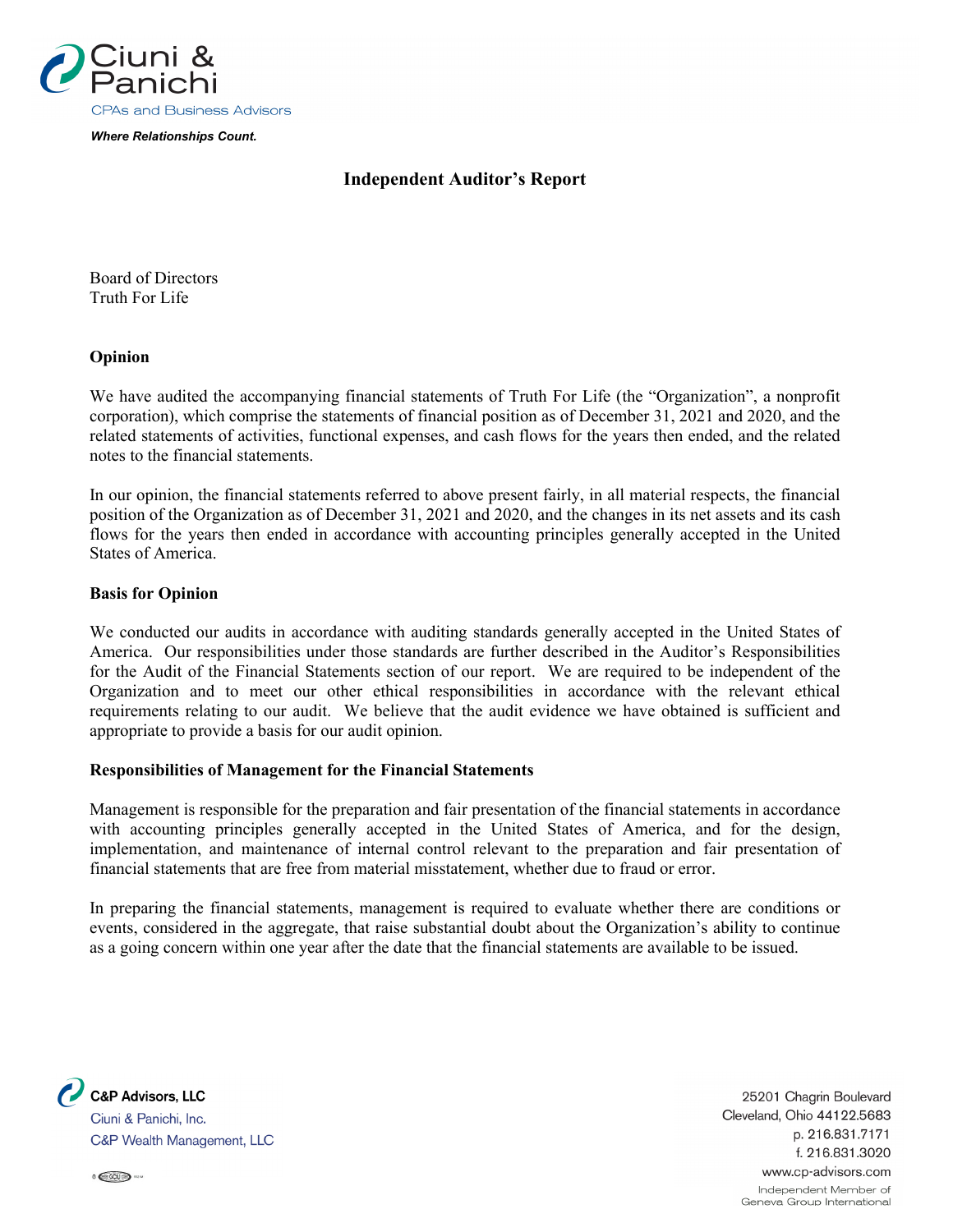Board of Directors Truth For Life

#### **Auditor's Responsibilities for the Audit of the Financial Statements**

Our objectives are to obtain reasonable assurance about whether the financial statements as a whole are free from material misstatement, whether due to fraud or error, and to issue an auditor's report that includes our opinion. Reasonable assurance is a high level of assurance but is not absolute assurance and therefore is not a guarantee that an audit conducted in accordance with generally accepted auditing standards will always detect a material misstatement when it exists. The risk of not detecting a material misstatement resulting from fraud is higher than for one resulting from error, as fraud may involve collusion, forgery, intentional omissions, misrepresentations, or the override of internal control. Misstatements, including omissions, are considered material if there is a substantial likelihood that, individually or in the aggregate, they would influence the judgment made by a reasonable user based on the financial statements.

In performing an audit in accordance with generally accepted auditing standards, we:

- Exercise professional judgment and maintain professional skepticism throughout the audit.
- Identify and assess the risks of material misstatement of the financial statements, whether due to fraud or error, and design and perform audit procedures responsive to those risks. Such procedures include examining, on a test basis, evidence regarding the amounts and disclosures in the financial statements.
- Obtain an understanding of internal control relevant to the audit in order to design audit procedures that are appropriate in the circumstances, but not for the purpose of expressing an opinion on the effectiveness of the Organization's internal control. Accordingly, no such opinion is expressed.
- Evaluate the appropriateness of accounting policies used and the reasonableness of significant accounting estimates made by management, as well as evaluate the overall presentation of the financial statements.
- Conclude whether, in our judgment, there are conditions or events, considered in the aggregate, that raise substantial doubt about the Organization's ability to continue as a going concern for a reasonable period of time.

We are required to communicate with those charged with governance regarding, among other matters, the planned scope and timing of the audit, significant audit findings, and certain internal control related matters that we identified during the audit.

Ciuni + Panietni, due

Cleveland, Ohio March 29, 2022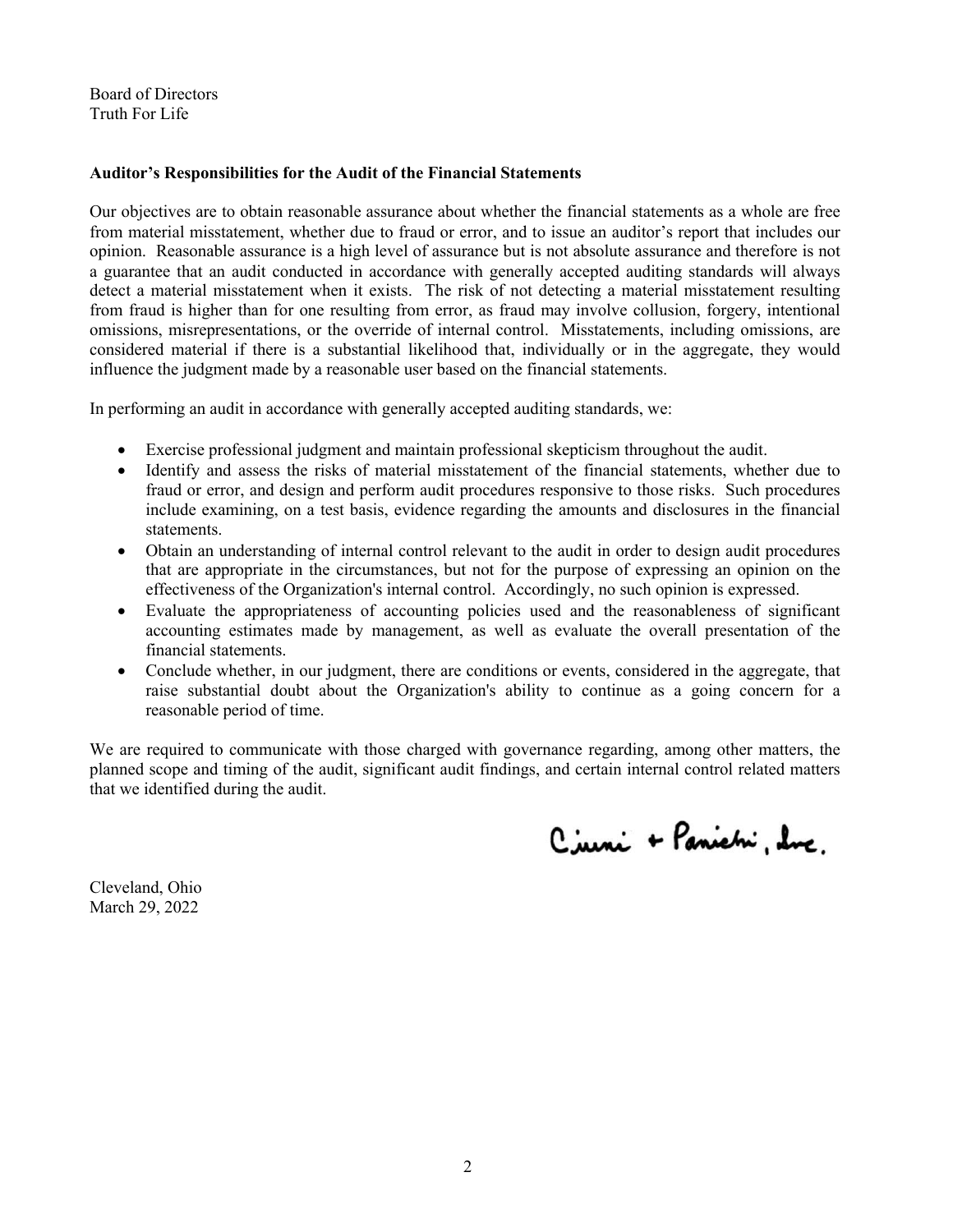### **Statements of Financial Position**

### **December 31, 2021 and 2020**

| <b>Assets</b>                                     |               |                         |                   |
|---------------------------------------------------|---------------|-------------------------|-------------------|
|                                                   |               | 2021                    | 2020              |
| Current assets:                                   |               |                         |                   |
| Cash and cash equivalents                         | \$            | 2,855,767               | \$<br>3,571,889   |
| Accounts receivable                               |               | 19,963                  | 47                |
| Inventory, net                                    |               | 335,340                 | 330,961           |
| Investments                                       |               | 14,334,740              | 7,531,811         |
| Prepaid expenses and deposits                     |               | 400,383                 | 340,919           |
| Total current assets                              |               | $\overline{17,}946,193$ | 11,775,627        |
|                                                   |               |                         |                   |
| Fixed assets:                                     |               |                         |                   |
| Land                                              |               | 408,766                 | 408,766           |
| Land improvements                                 |               | 187,615                 | 187,615           |
| Building and improvements                         |               | 10,097,149              | 10,097,149        |
| Furniture and equipment                           |               | 2,525,027               | 2,213,597         |
| Capital equipment in progress                     |               | 12,191                  |                   |
| Total fixed assets, at cost                       |               | 13,230,748              | 12,907,127        |
|                                                   |               |                         |                   |
| Less accumulated depreciation                     |               | (2,611,120)             | (1,997,694)       |
| Total fixed assets, net                           |               | 10,619,628              | 10,909,433        |
| Cash restricted for purchases of fixed assets     |               |                         | 50,000            |
|                                                   |               |                         |                   |
| <b>Total assets</b>                               | \$            | 28,565,821              | \$<br>22,735,060  |
|                                                   |               |                         |                   |
| Liabilities and Net Assets                        |               |                         |                   |
| <b>Current liabilities:</b>                       |               |                         |                   |
| Accounts payable and accrued liabilities          | $\mathcal{S}$ | 1,283,342               | \$<br>751,151     |
| Capital lease obligations                         |               | 22,547                  |                   |
| Total current liabilities                         |               | $\overline{1,305,889}$  | 47,632<br>798,783 |
|                                                   |               |                         |                   |
| Capital lease obligations, net of current portion |               | 34,145                  | 22,310            |
| <b>Total liabilities</b>                          |               | 1,340,034               | 821,093           |
|                                                   |               |                         |                   |
| Net assets:                                       |               |                         |                   |
| Without donor restrictions:                       |               |                         |                   |
| Opportunity Fund – undesignated                   |               | 11,701,277              | 6,114,448         |
| Board-designated:                                 |               |                         |                   |
| <b>Building Fund</b>                              |               | 9,145,875               | 9,459,038         |
| Operating Fund – working capital reserve          |               | 5,000,000               | 5,000,000         |
| Facilities Fund – replacement reserve             |               | 1,378,635               | 1,290,481         |
| Total without donor restrictions                  |               | 27, 225, 787            | 21,863,967        |
| With donor restrictions                           |               |                         | 50,000            |
| Total net assets                                  |               | 27, 225, 787            | 21,913,967        |
|                                                   |               |                         |                   |
|                                                   | \$            | 28,565,821              | \$<br>22,735,060  |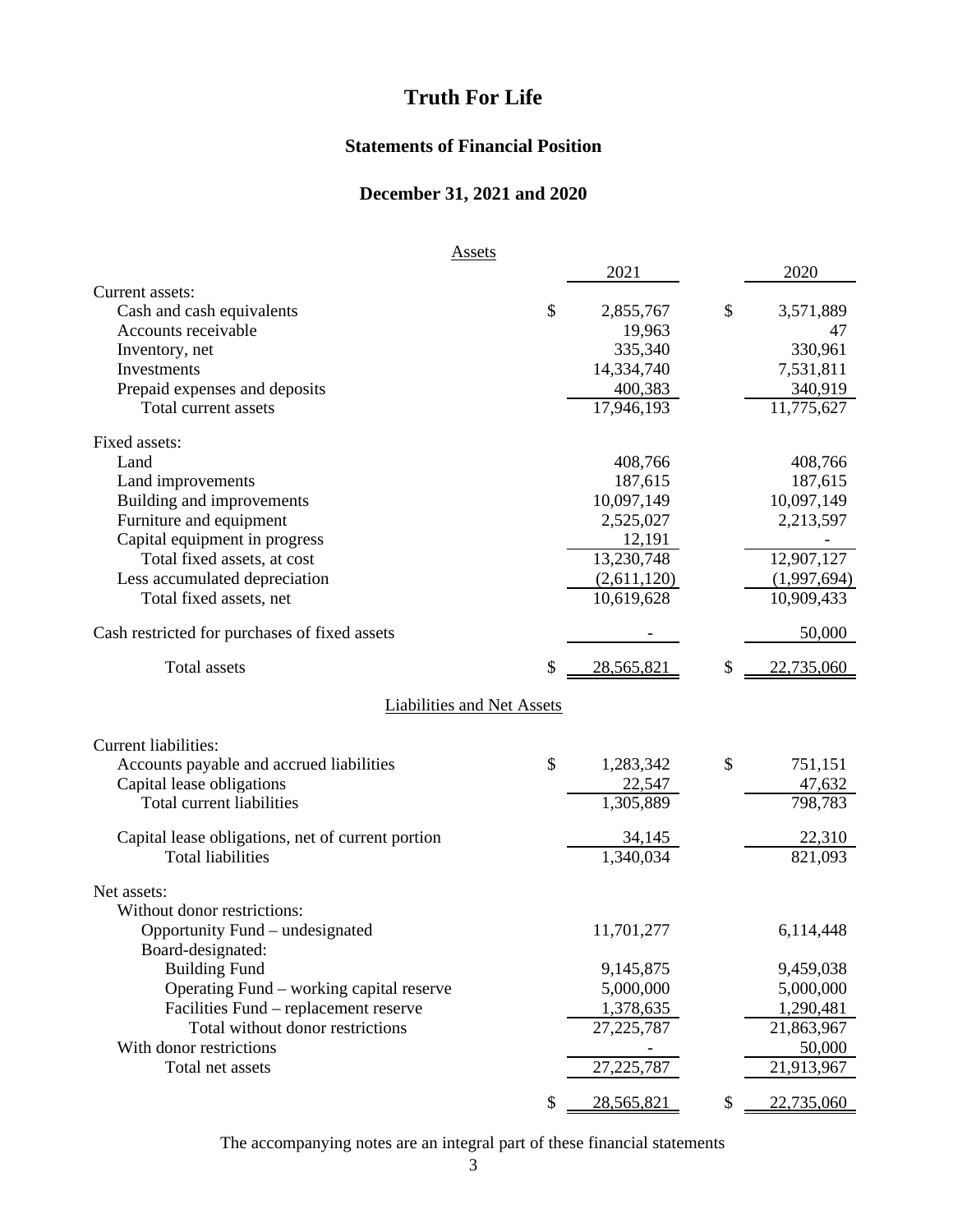#### **Statement of Activities**

### **For the year ended December 31, 2021**

|                                         | <b>Without Donor</b> | <b>With Donor</b> |    |             |
|-----------------------------------------|----------------------|-------------------|----|-------------|
|                                         | Restrictions         | Restrictions      |    | Total       |
| Operating support, revenues, and gains: |                      |                   |    |             |
| Contributions                           | \$<br>20,682,426     | \$                | \$ | 20,682,426  |
| <b>Sales</b>                            | 1,433,670            |                   |    | 1,433,670   |
| Less: cost of sales                     | (1,458,859)          |                   |    | (1,458,859) |
| Investment income, net                  | 15,487               |                   |    | 15,487      |
| Total support and revenues              | 20,672,724           |                   |    | 20,672,724  |
| Gain on asset disposals                 | 649                  |                   |    | 649         |
| Total support, revenues, and gains      | 20,673,373           |                   |    | 20,673,373  |
| Net assets released from restrictions   | 50,000               | (50,000)          |    |             |
|                                         | 20,723,373           | (50,000)          |    | 20,673,373  |
| Operating expenses:                     |                      |                   |    |             |
| Program activities                      | 12,953,267           |                   |    | 12,953,267  |
| Supporting services:                    |                      |                   |    |             |
| General and administrative              | 1,571,391            |                   |    | 1,571,391   |
| Fundraising                             | 836,895              |                   |    | 836,895     |
| Total operating expenses                | 15,361,553           |                   |    | 15,361,553  |
| Total changes in net assets             | 5,361,820            | (50,000)          |    | 5,311,820   |
| Net assets, beginning of year           | 21,863,967           | 50,000            |    | 21,913,967  |
| Net assets, end of year                 | \$<br>27,225,787     | \$                |    | 27,225,787  |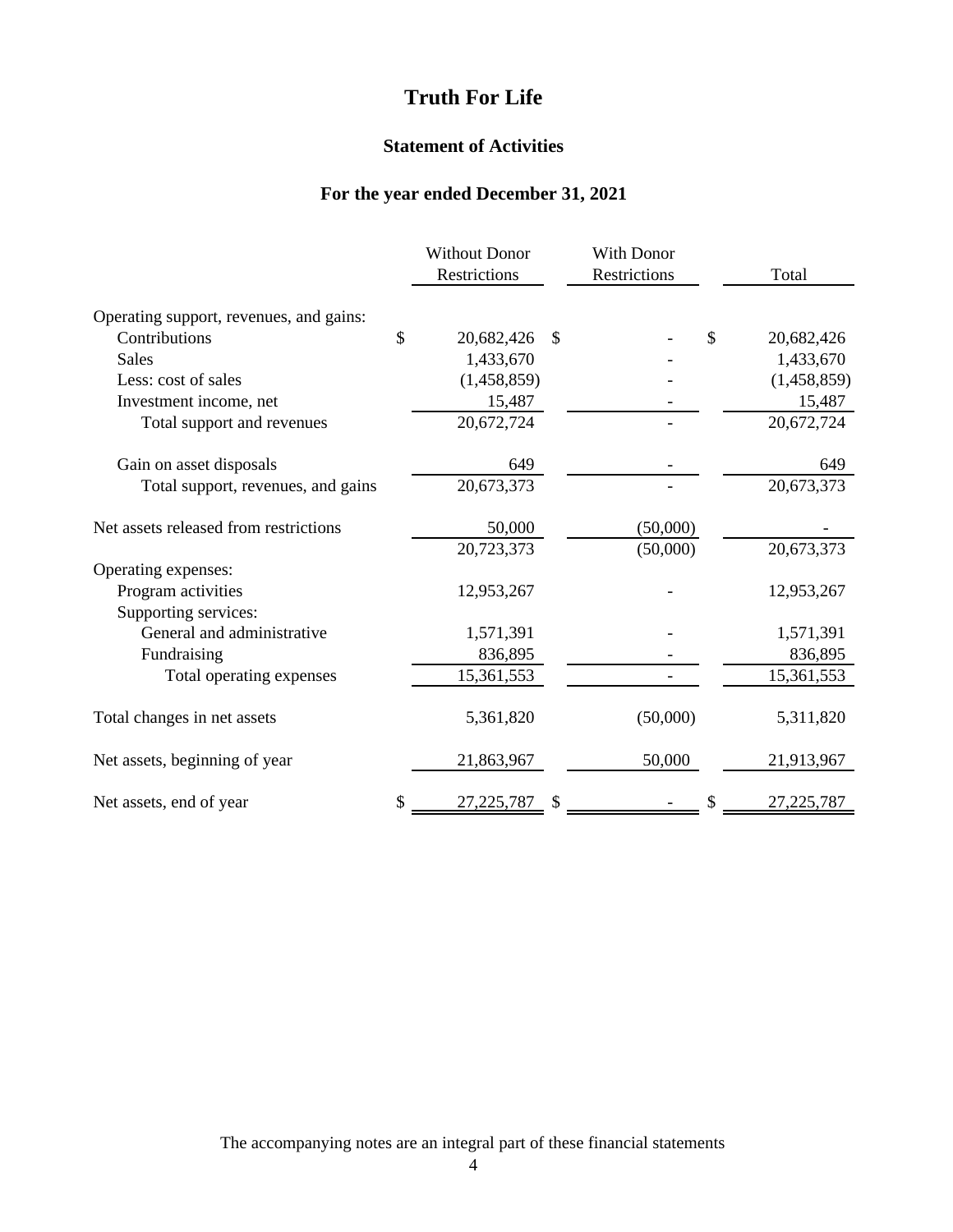#### **Statement of Activities**

### **For the year ended December 31, 2020**

|                                       | <b>Without Donor</b><br>Restrictions | With Donor<br>Restrictions | Total                       |
|---------------------------------------|--------------------------------------|----------------------------|-----------------------------|
| Operating support and revenues:       |                                      |                            |                             |
| Contributions                         | \$<br>17,781,432<br>$\mathcal{S}$    | 50,000                     | $\mathcal{S}$<br>17,831,432 |
| <b>Sales</b>                          | 794,755                              |                            | 794,755                     |
| Less: cost of sales                   | (750, 704)                           |                            | (750, 704)                  |
| Investment income, net                | 34,461                               |                            | 34,461                      |
| Total support and revenues            | 17,859,944                           | 50,000                     | 17,909,944                  |
| Net assets released from restrictions | 65,000                               | (65,000)                   |                             |
|                                       | 17,924,944                           | (15,000)                   | 17,909,944                  |
| Operating expenses:                   |                                      |                            |                             |
| Program activities                    | 11,861,888                           |                            | 11,861,888                  |
| Supporting services:                  |                                      |                            |                             |
| General and administrative            | 1,438,693                            |                            | 1,438,693                   |
| Fundraising                           | 732,835                              |                            | 732,835                     |
| Total operating expenses              | 14,033,416                           |                            | 14,033,416                  |
| Loss on asset disposals               | 4,122                                |                            | 4,122                       |
| Total expenses and losses             | 14,037,538                           |                            | 14,037,538                  |
| Total changes in net assets           | 3,887,406                            | (15,000)                   | 3,872,406                   |
| Net assets, beginning of year         | 17,976,561                           | 65,000                     | 18,041,561                  |
| Net assets, end of year               | \$<br>21,863,967<br>\$               | 50,000                     | 21,913,967<br>\$            |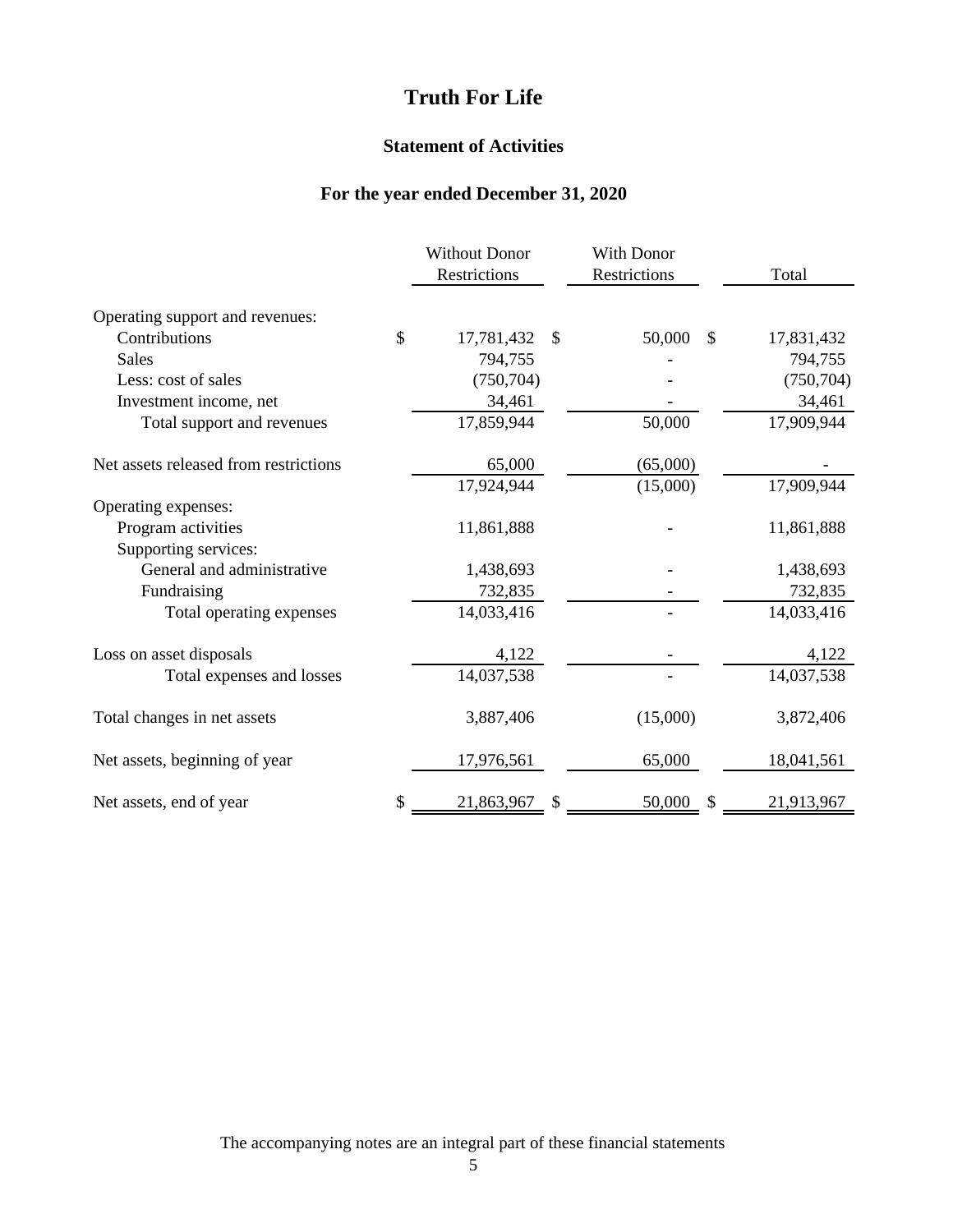### **Statement of Functional Expenses**

# **For the year ended December 31, 2021**

|                                  |    |              |     | <b>Support Services</b> |  |             |  |            |
|----------------------------------|----|--------------|-----|-------------------------|--|-------------|--|------------|
|                                  |    |              |     | General and             |  |             |  |            |
|                                  |    | Program      |     | Administrative          |  | Fundraising |  | Total      |
|                                  |    |              |     |                         |  |             |  |            |
| Radio distribution/syndication   | \$ | 5,664,648 \$ |     | 260 \$                  |  | 136,666 \$  |  | 5,801,574  |
| Content production               |    | 390,457      |     |                         |  |             |  | 390,457    |
| Direct mail communications       |    | 696,454      |     | 36,126                  |  | 122,038     |  | 854,618    |
| Donor communication              |    |              |     |                         |  |             |  |            |
| and development                  |    | 40,450       |     | 2,625                   |  | 429         |  | 43,504     |
| Digital communication costs      |    | 1,512,776    |     | 68,274                  |  | 92,555      |  | 1,673,605  |
| Customer care/shipping           |    | 1,192,986    |     | 381,298                 |  | 255,280     |  | 1,829,564  |
| Human resources                  |    | 2,385,611    |     | 654,382                 |  | 159,041     |  | 3,199,034  |
| Professional services            |    |              |     | 46,903                  |  |             |  | 46,903     |
| Facility costs                   |    | 163,481      |     | 43,595                  |  | 10,899      |  | 217,975    |
| Information technology/equipment |    | 430,479      |     | 114,794                 |  | 28,699      |  | 573,972    |
| Other operating expenses         |    | 475,925      |     | 223,134                 |  | 31,288      |  | 730,347    |
|                                  | S  | 12,953,267   | \$. | 1,571,391               |  | 836,895     |  | 15,361,553 |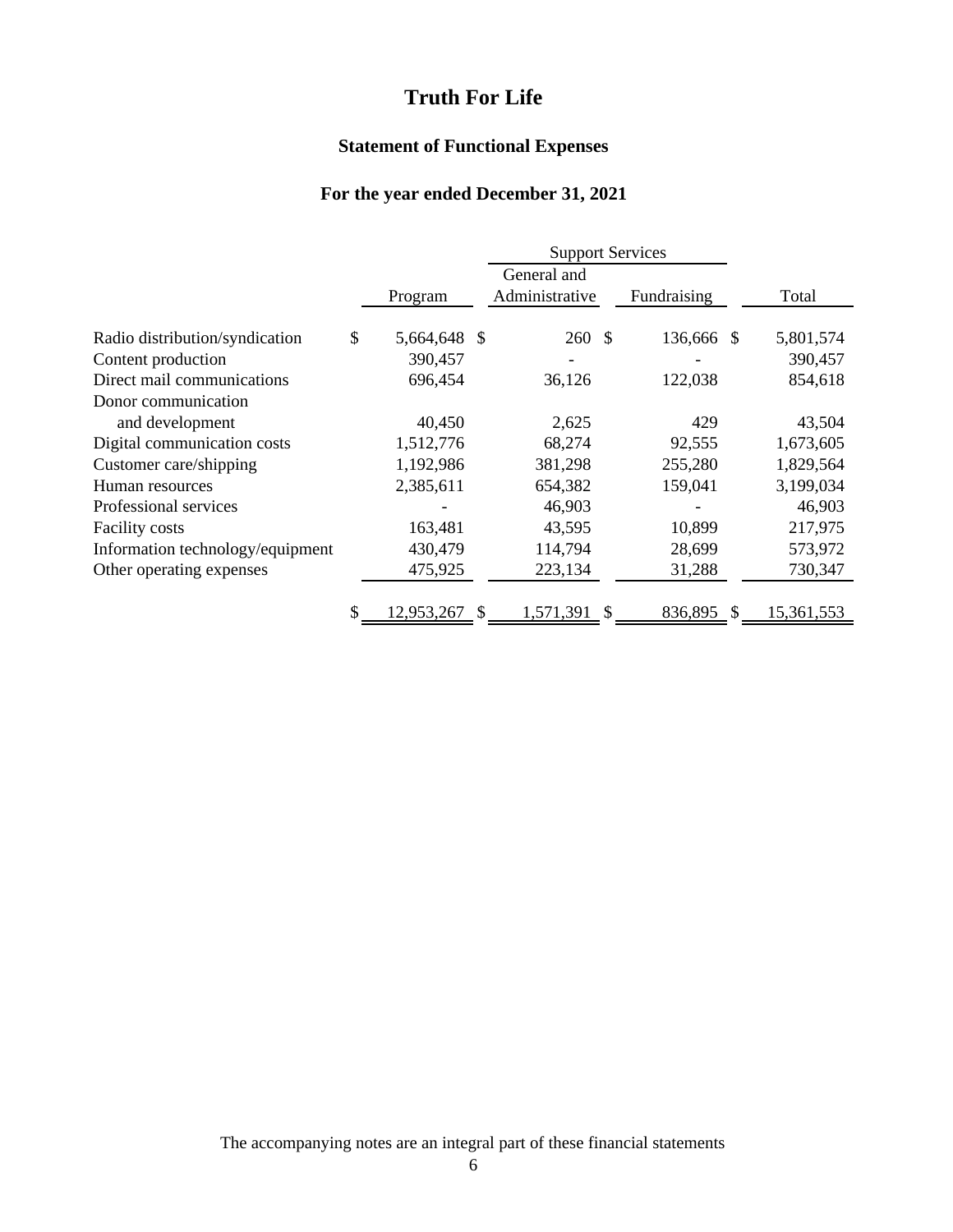### **Statement of Functional Expenses**

# **For the year ended December 31, 2020**

|                                  |    |               | <b>Support Services</b> |             |    |            |
|----------------------------------|----|---------------|-------------------------|-------------|----|------------|
|                                  |    |               | General and             |             |    |            |
|                                  |    | Program       | Administrative          | Fundraising |    | Total      |
| Radio distribution/syndication   | \$ | 5,335,369 \$  | 259 \$                  | 116,721     | -S | 5,452,349  |
| Content production               |    | 538,576       |                         |             |    | 538,576    |
| Direct mail communications       |    | 619,102       | 33,603                  | 110,291     |    | 762,996    |
| Donor communication              |    |               |                         |             |    |            |
| and development                  |    | 59,773        | 160                     |             |    | 59,933     |
| Digital communication costs      |    | 1,217,795     | 55,337                  | 74,773      |    | 1,347,905  |
| Customer care/shipping           |    | 901,441       | 325,768                 | 218,836     |    | 1,446,045  |
| Human resources                  |    | 2,229,029     | 607,150                 | 148,602     |    | 2,984,781  |
| Professional services            |    |               | 93,850                  |             |    | 93,850     |
| Facility costs                   |    | 133,101       | 35,494                  | 8,873       |    | 177,468    |
| Information technology/equipment |    | 401,721       | 107,125                 | 26,781      |    | 535,627    |
| Other operating expenses         |    | 425,981       | 179,947                 | 27,958      |    | 633,886    |
|                                  | S  | 11,861,888 \$ | 1,438,693               | 732,835     | æ, | 14,033,416 |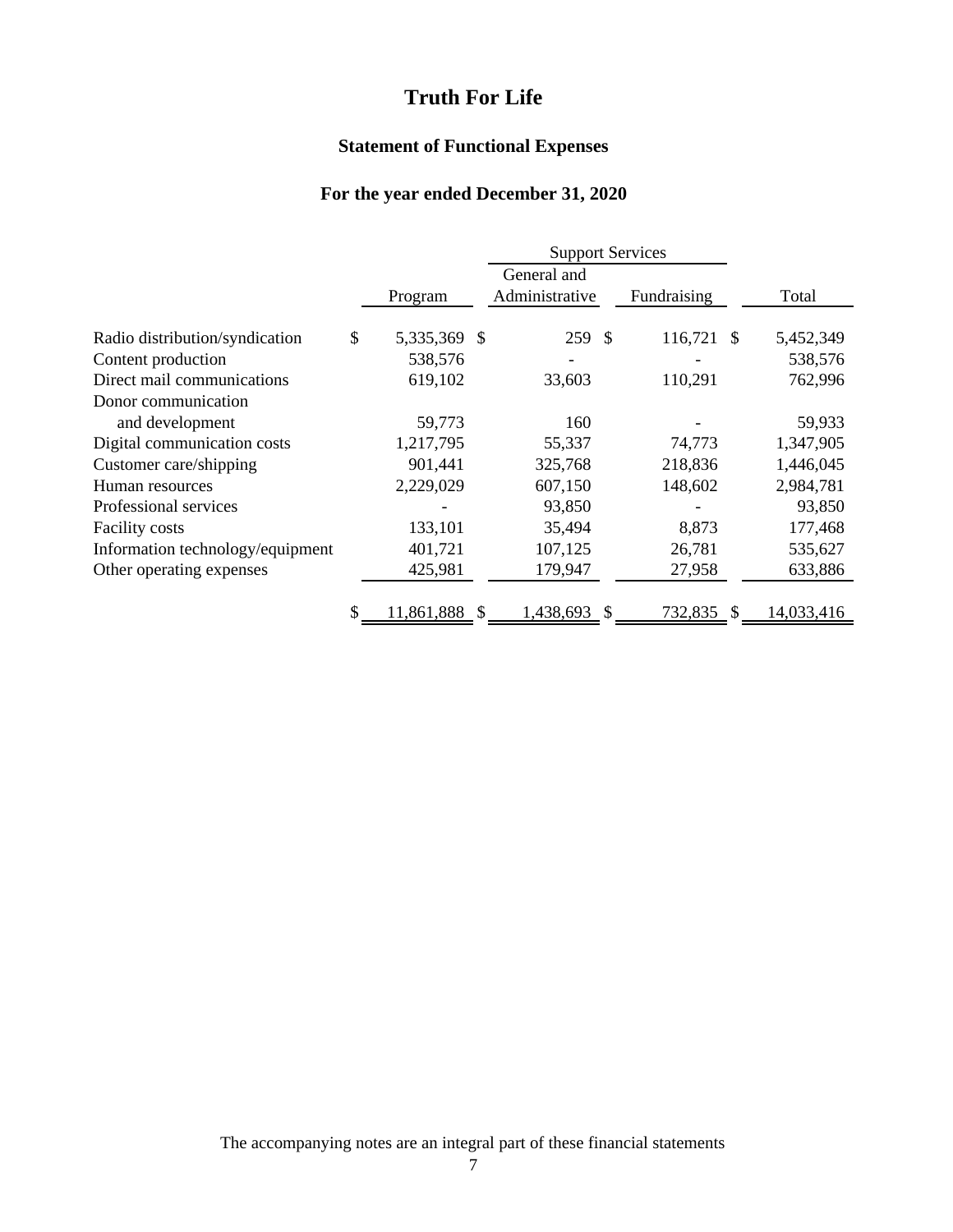#### **Statements of Cash Flows**

### **For the years ended December 31, 2021 and 2020**

|                                                       | 2021            | 2020            |
|-------------------------------------------------------|-----------------|-----------------|
| Cash flows from operating activities:                 |                 |                 |
| Changes in net assets                                 | \$<br>5,311,820 | \$<br>3,872,406 |
| Adjustments to reconcile changes in net assets to net |                 |                 |
| cash provided by operating activities:                |                 |                 |
| Depreciation                                          | 623,726         | 555,985         |
| (Gain) loss on disposal of fixed assets               | (649)           | 4,122           |
| Realized/unrealized loss on investments               | 7,141           | 17,535          |
| Inventory reserve                                     | (8,236)         | (6,617)         |
| Contributions restricted for purchase of fixed assets |                 | (50,000)        |
| Changes in operating assets and liabilities:          |                 |                 |
| Accounts receivable                                   | (19, 916)       | 43,454          |
| Inventory                                             | 3,857           | 201,099         |
| Prepaid expenses and deposits                         | (59, 464)       | (260, 643)      |
| Accounts payable and accrued liabilities              | 532,191         | (398, 938)      |
| Net cash provided by operating activities             | 6,390,470       | 3,978,403       |
| Cash flows from investing activities:                 |                 |                 |
| Purchases of fixed assets                             | (301, 450)      | (502, 752)      |
| Proceeds from sale of fixed assets                    | 2,338           |                 |
| Purchases of investments                              | (12, 122, 628)  | (5,026,480)     |
| Proceeds from sales of investments                    | 5,312,558       | 2,836,486       |
| Net cash used by investing activities                 | (7,109,182)     | (2,692,746)     |
| Cash flows from financing activities:                 |                 |                 |
| Principal payments on capital lease obligations       | (47, 410)       | (48, 841)       |
| Collection of contributions                           |                 |                 |
| restricted for purchase of fixed assets               |                 | 50,000          |
| Net cash (used) provided by financing activities      | (47, 410)       | 1,159           |
| Net (decrease) increase in cash and cash equivalents  | (766, 122)      | 1,286,816       |
| Cash and cash equivalents, beginning of year          | 3,621,889       | 2,335,073       |
| Cash and cash equivalents, end of year                | \$<br>2,855,767 | \$<br>3,621,889 |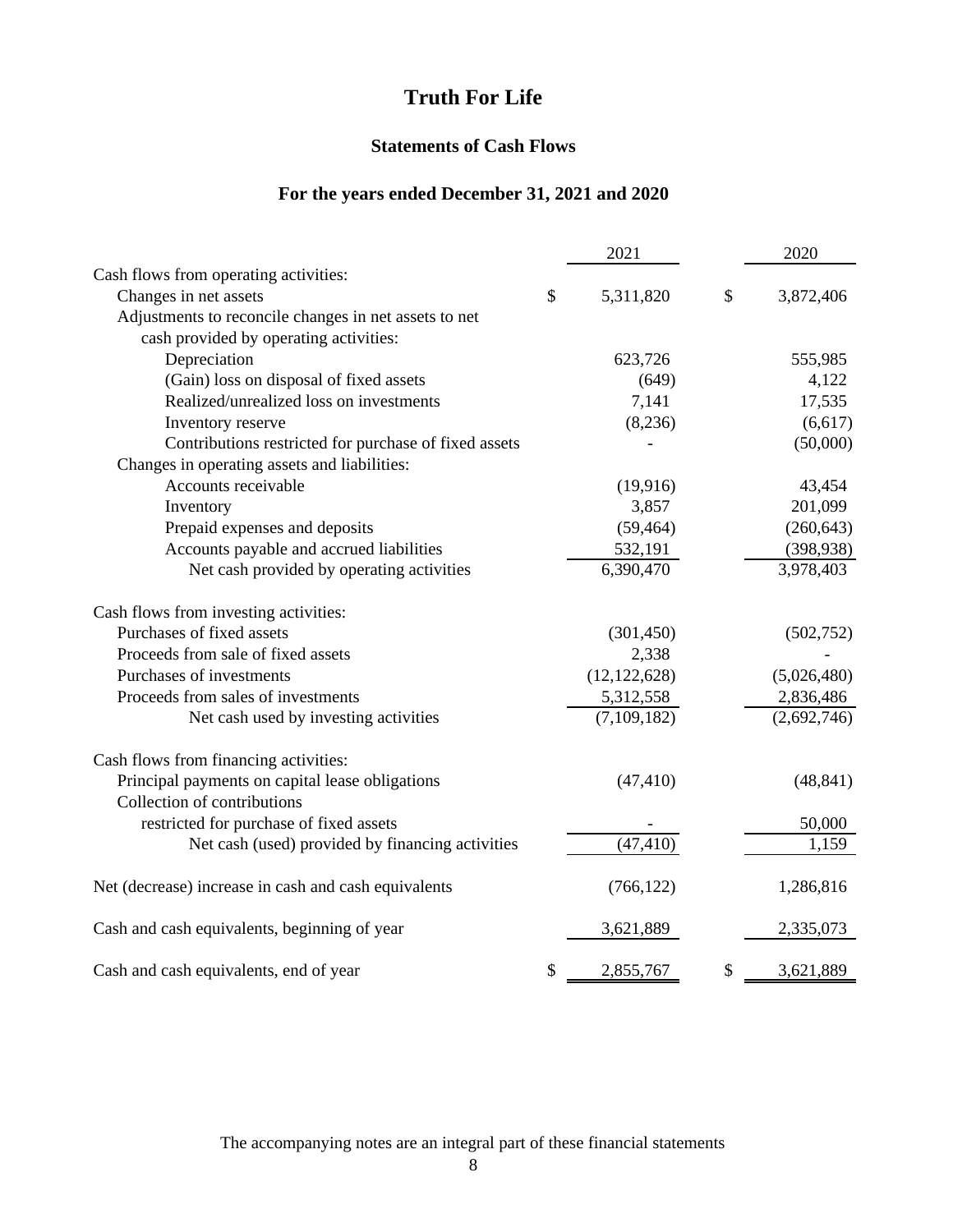### **Statements of Cash Flows (continued)**

# **For the years ended December 31, 2021 and 2020**

|                                                    |   | 2021      |   | 2020      |
|----------------------------------------------------|---|-----------|---|-----------|
| Supplemental disclosures of cash flow information: |   |           |   |           |
| Non-cash investing and financing activities:       |   |           |   |           |
| Fixed assets acquired by capital lease obligations |   | 34,160    | S |           |
| Reconciliation to cash and cash equivalents on     |   |           |   |           |
| <b>Statement of Financial Position</b>             |   |           |   |           |
| Cash and cash equivalents                          | S | 2,855,767 | S | 3,571,889 |
| Cash restricted to acquire property and equipment  |   |           |   | 50,000    |
|                                                    |   | 2.855.767 | S | 3,621,889 |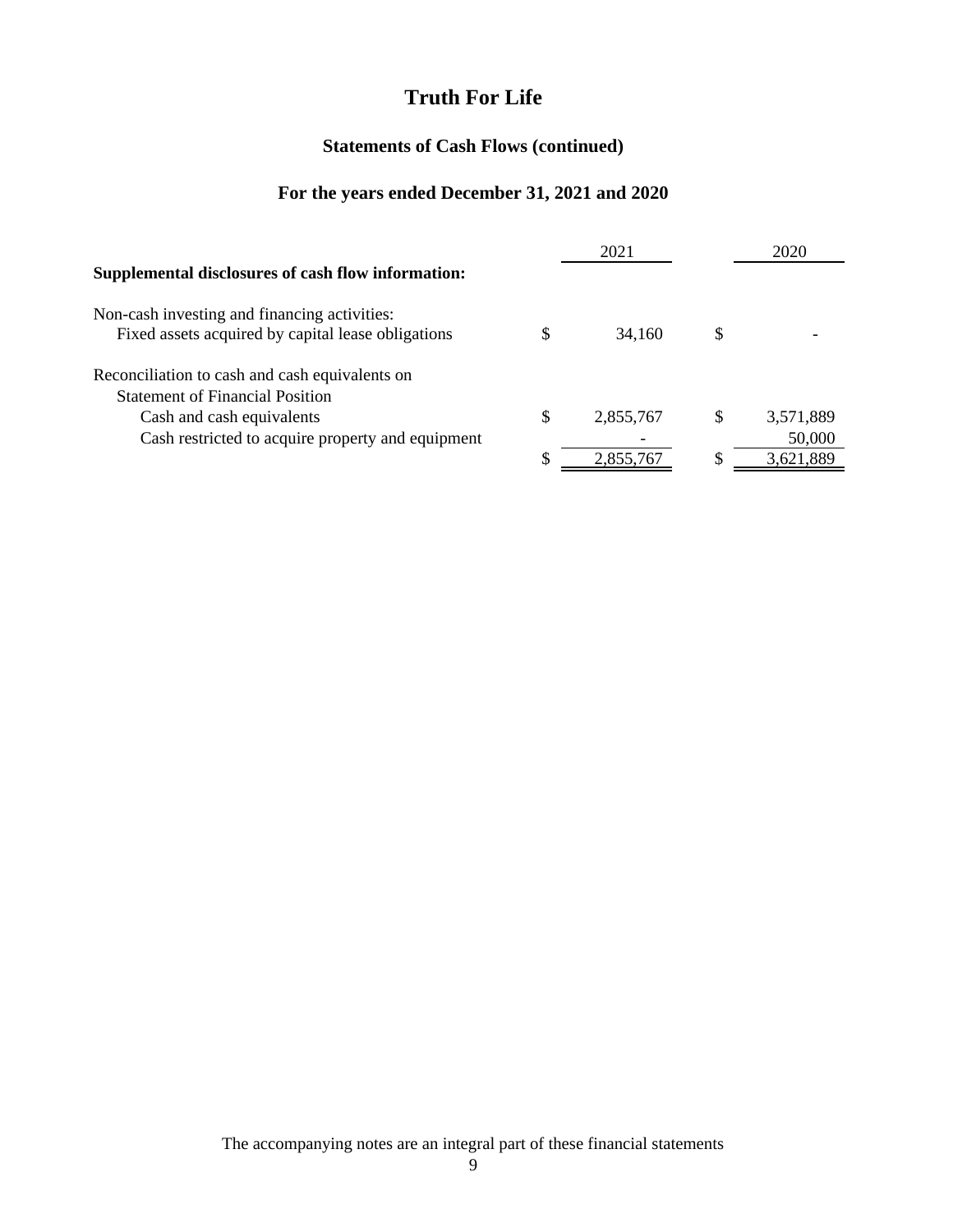#### **Notes to the Financial Statements**

#### **December 31, 2021 and 2020**

#### **Note 1: Summary of Significant Accounting Policies**

#### Nature of Organization

Truth For Life (the "Organization"), incorporated in December 1994, under the laws of the State of Ohio, is a not-for-profit religious corporation. The Organization is dedicated to proclaiming the Gospel through radio and digital programs and related study materials. The programs consist of the sermons of Pastor Alistair Begg, Senior Pastor at Parkside Church in Ohio.

#### COVID-19

In March 2020, the outbreak of COVID-19 caused by a novel strain of the coronavirus was recognized as a pandemic by the World Health Organization. The pandemic outbreak has caused an economic downturn on a global scale. The Organization continues to monitor the impact of the pandemic as it unfolds. As of December 31, 2021, the Organization did not experience a material adverse impact due to COVID-19, and cannot, at this time, predict the impact the pandemic will have on its future financial position, cash flows or results of operations.

#### Basis of Presentation

The Organization follows authoritative guidance issued by the Financial Accounting Standards Board (FASB) which established the FASB Accounting Standards Codification (ASC) as the single source of authoritative accounting principles generally accepted in the United States of America.

The accompanying financial statements have been prepared on the accrual basis of accounting. Net assets and revenues, expenses, gains, and losses are classified based on the existence or absence of donor-imposed restrictions. Accordingly, net assets of the Organization and changes therein are classified and reported as follows:

*Net Assets Without Donor Restrictions –* Net assets that are not subject to donor-imposed stipulations, whether due to time or purpose. These include net assets designated by the Board of Directors to be set aside for specific purposes over which the Board retains control and may, at its discretion, subsequently be used for other purposes.

*Net Assets With Donor Restrictions* – Net assets whose use has been limited to a specific time period or purpose. When a restriction expires (that is, when a stipulated time restriction ends or purpose restriction is accomplished), net assets are reclassified to net assets without donor restrictions and reported in the statements of activities as net assets released from restrictions.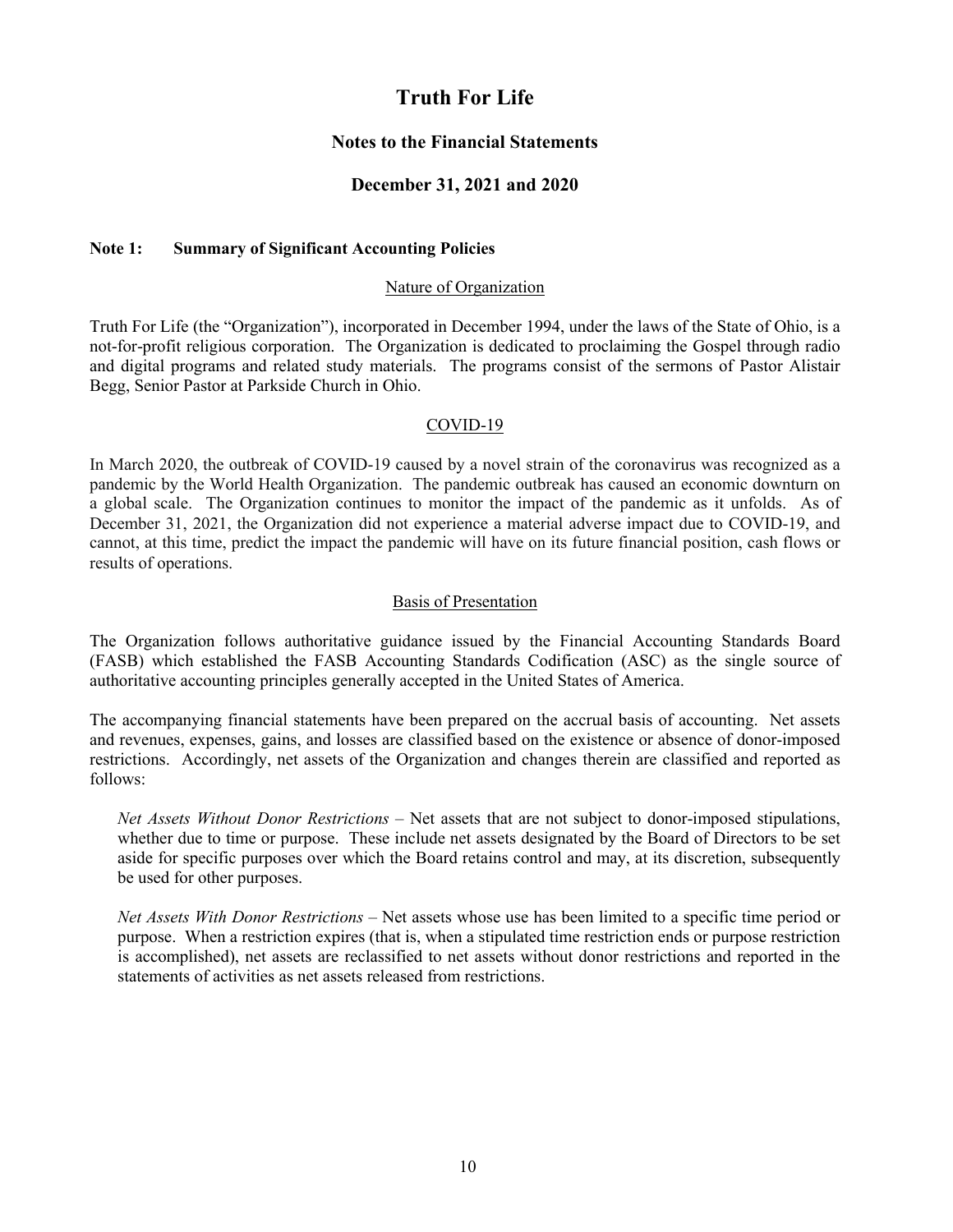#### **Notes to the Financial Statements**

#### **December 31, 2021 and 2020**

#### **Note 1: Summary of Significant Accounting Policies (continued)**

#### Revenue Recognition

Revenue is recognized upon transfer of control of products. Control transfers when products are shipped (point in time). Products include books, recordings, and other materials. The products are available to the general public on the Organization's website, and revenue is recognized as products are shipped to these individuals. As a practical expedient, the Organization may apply revenue recognition guidance to a portfolio of contracts with similar characteristics if the Organization reasonably expects the effects on the financial statements of applying this guidance to the portfolio would not differ materially from applying this guidance to the individual contracts (or performance obligations) within that portfolio. The Organization is taking the practical expedient approach, as all contracts with the general public for the purchase of items for sale are similar.

Truthpartner memberships are primarily contributions; however they include a right for Truthpartners to elect to receive premiums throughout the year. Not every member elects to receive such premiums. While this right to elect to receive premiums represents an exchange transaction, management has determined that the effect of the Organization recognizing Truthpartner revenue at the time of contribution is not materially different than if the Organization were to identify and recognize the exchange portion at the time a Truthpartner exercises their right to receive a premium, or such right expires. The Organization is taking the practical expedient approach, as memberships are very similar for each individual membership purchased.

There were no material contract assets or liabilities at December 31, 2021, 2020, and 2019.

The Organization recognizes unconditional promises to give as revenue in the period in which the promise is received. If there are no donor-imposed restrictions on the use of funds, then those revenues are classified as without donor restrictions. If a donor-imposed restriction exists, then it must be determined if this restriction is with regard to time or purpose, or in perpetuity and classified in the financial statements as net assets with donor restrictions. A donor-imposed restriction is present when the contributor of funds designates a specific purpose or time period in which the funds may be used. At the time when this donor-imposed restriction has been satisfied, net assets with donor restrictions are reclassified as net assets without donor restrictions, and would be disclosed in the statement of activities.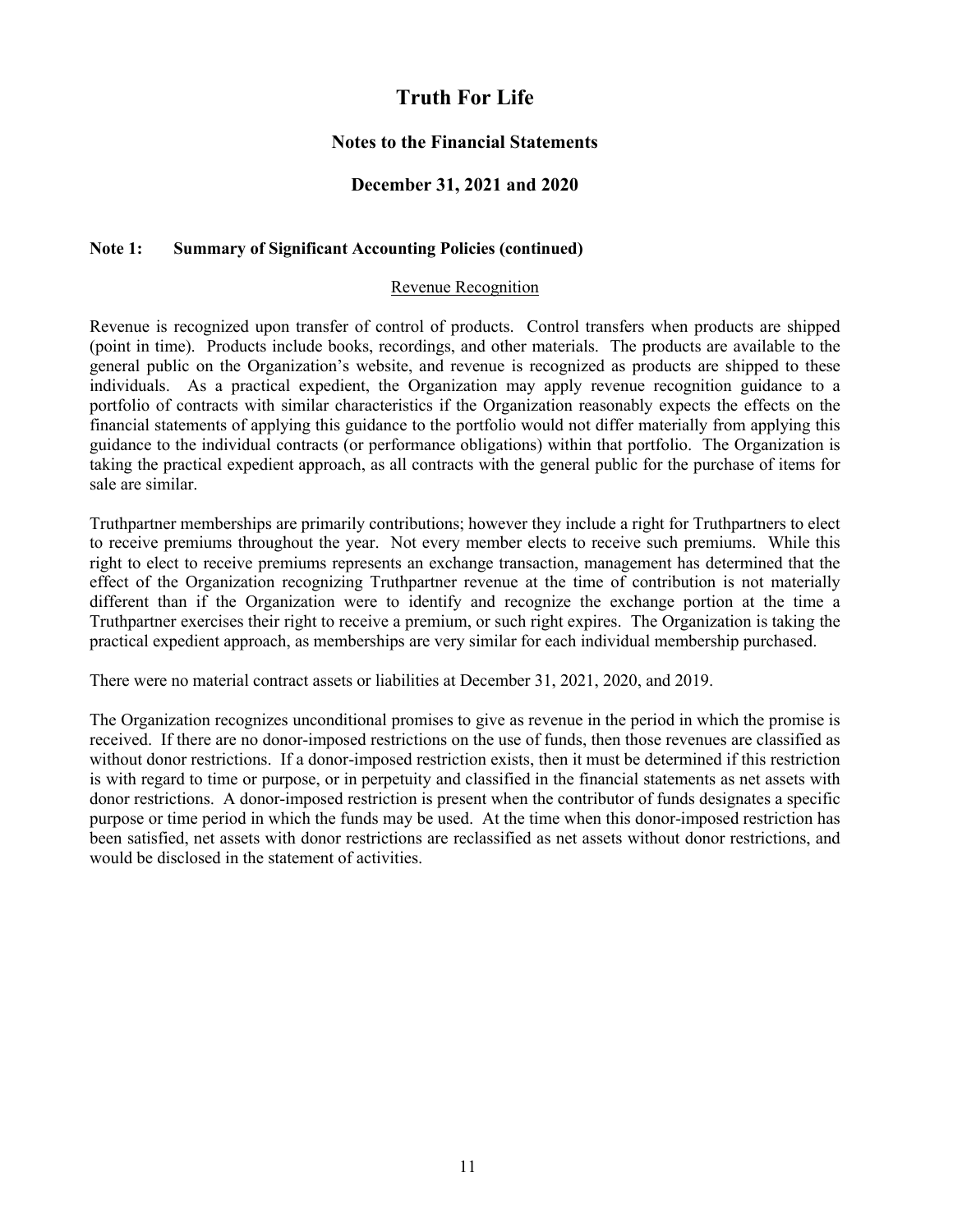#### **Notes to the Financial Statements**

#### **December 31, 2021 and 2020**

#### **Note 1: Summary of Significant Accounting Policies (continued)**

#### Revenue Recognition (continued)

If donor-imposed conditions exist, revenue is recognized when the conditions are substantially met. A donor-imposed condition exists when (a) one or more barriers must be overcome before a recipient is entitled to the assets transferred or promised, and (b) a right of return to the contributor for assets transferred or a right of release of the promisor from its obligation to transfer assets exists. When the conditions are substantially met, revenue is recognized as support without donor restrictions or revenue with donor restrictions if donor-imposed stipulations are present. No funding with donor-imposed conditions was received during the years ended December 31, 2021 and 2020.

#### Use of Estimates

The preparation of financial statements in conformity with accounting principles generally accepted in the United States of America requires management to make estimates and assumptions that affect the reported amounts of assets and liabilities and disclosure of contingent assets and liabilities at the date of the financial statements and the reported amounts of revenues and expenses during the reporting period. Actual results could differ from those estimates.

#### Cash and Cash Equivalents

The Organization considers deposits in financial institutions or time deposits, excluding brokerage cash and money market funds, with an original maturity date of 90 days or less to be cash and cash equivalents. The balances, at times, may exceed federally insured limits.

#### Accounts Receivable

Accounts receivable are uncollateralized obligations due under predetermined payment schedules.

Accounts receivable are stated at the amount billed. Customer account balances with invoices dated over 90 days old are considered delinquent.

The carrying amount of accounts receivable may be reduced by an allowance that reflects management's best estimate of the amounts that will not be collected. Management individually reviews all accounts receivable balances that exceed 90 days from invoice date and based on an assessment of current creditworthiness, estimates the portion, if any, of the balance that will not be collected. At December 31, 2021 and 2020, management estimated that no reserve was required.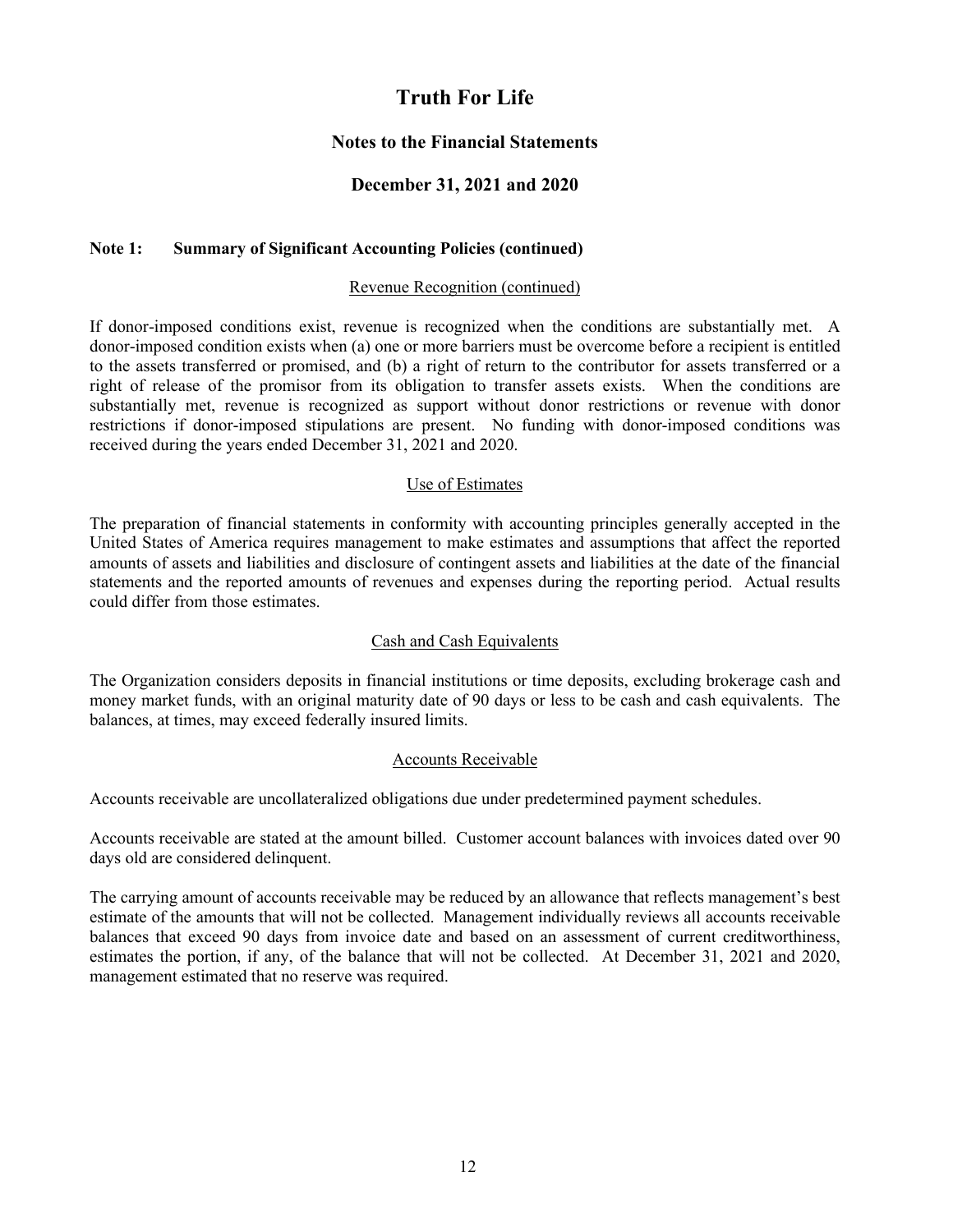#### **Notes to the Financial Statements**

#### **December 31, 2021 and 2020**

#### **Note 1: Summary of Significant Accounting Policies (continued)**

#### Inventory

Inventory is carried at the lower of cost or net realizable value. Cost is determined using the average cost method. Inventory consists principally of recorded versions of Alistair Begg's Bible teachings, books, and other materials for distribution to listeners of the radio broadcasts and website visitors. Management periodically reviews its inventory for excess and obsolescence. At December 31, 2021 and 2020, management estimated that a reserve of \$35,147 and \$43,383, respectively, was required.

#### Investments

Investments in marketable securities with readily determinable fair values and all investments in debt securities are reported at their fair values in the statements of financial position. Interest, dividends, realized and unrealized gains and losses, if any, and investment fees are included in investment income, net in the statements of activities. Cash flows from donated securities which are sold immediately are considered operating cash flows in the accompanying statements of cash flows.

Investment income, net consisted of the following for the years ended December 31:

|                                                            |                        | 2020                |
|------------------------------------------------------------|------------------------|---------------------|
| Interest and dividends<br>Net realized and unrealized loss | $22,628$ \$<br>(7.141) | 51,996<br>(17, 535) |
|                                                            |                        |                     |

#### Property and Equipment

The Organization's purchased equipment is carried at cost. Donated assets to be used in the ministry are capitalized at their fair market value on the date of the gift. Maintenance and repairs are charged to expense as incurred, whereas the cost of property and equipment additions and improvements are capitalized. The cost of assets sold, retired or abandoned, and the related amounts of accumulated depreciation are removed from the accounts in the year of disposition and any resultant gain or loss is recognized in the statement of activities.

Depreciation is provided on the straight-line basis over the estimated useful lives of the assets as follows:

| Land improvements         | 20 years        |
|---------------------------|-----------------|
| Building and improvements | $25 - 40$ years |
| Furniture and equipment   | $3 - 15$ years  |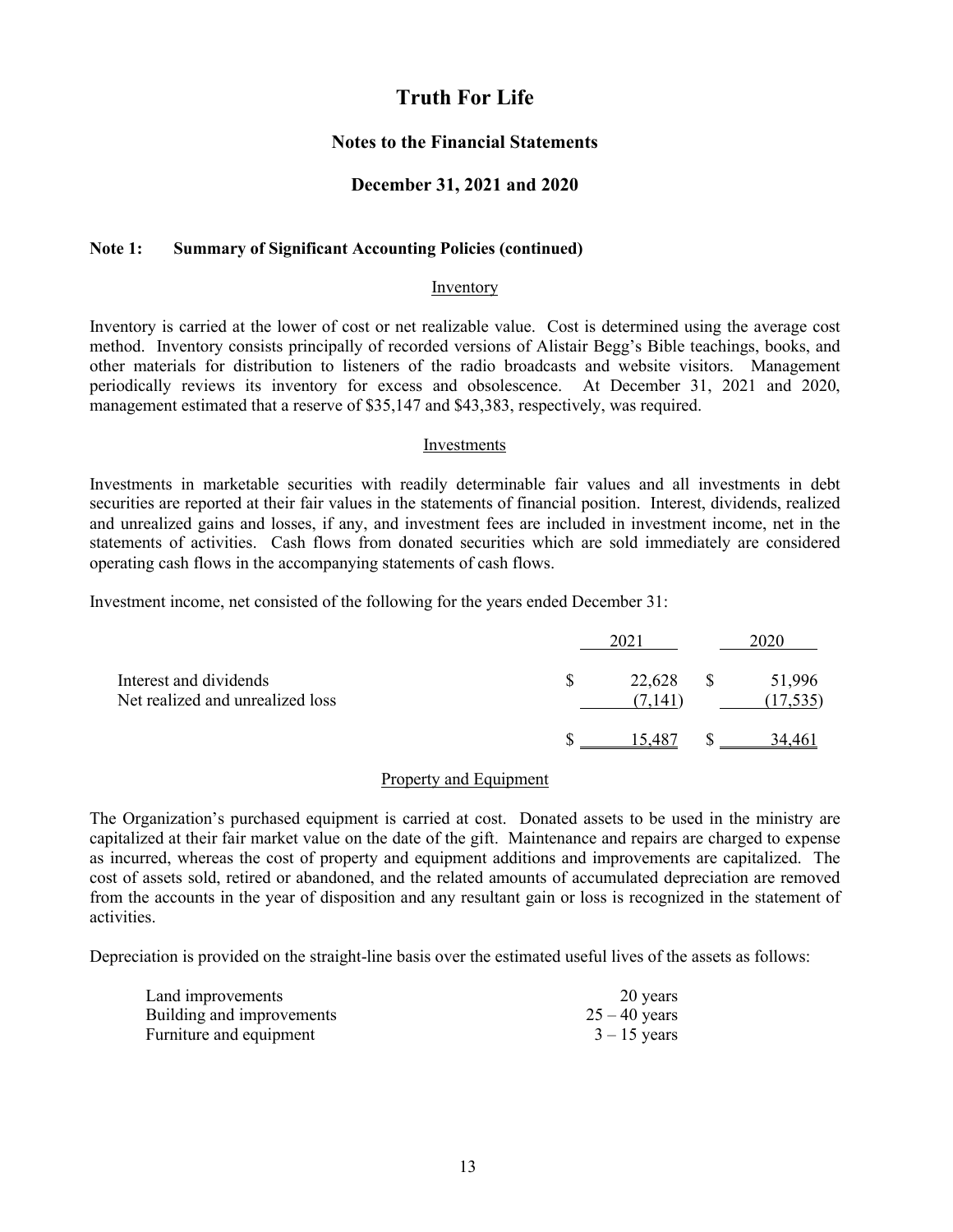#### **Notes to the Financial Statements**

#### **December 31, 2021 and 2020**

#### **Note 1: Summary of Significant Accounting Policies (continued)**

#### Income Taxes

The Organization is tax-exempt, under Section  $501(c)(3)$  of the Internal Revenue Code of 1986. No provision for federal or state income taxes has been reported in its financial statements.

The Organization accounts for income taxes in accordance with the "Income Taxes" topic of the FASB ASC. Uncertain income tax positions are evaluated at least annually by management. As of December 31, 2021 and 2020, the Organization has identified no uncertain income tax positions and has incurred no amounts for income tax penalties and interest for the years then ended.

The Organization files its Federal Form 990 in the U.S. federal jurisdiction and a state registration in the office of the state's attorney general for the State of Ohio.

#### Contributed Services

The Organization recognizes contributions of services received when those services (1) create or enhance nonfinancial assets or (2) require specialized skills that are provided by individuals possessing those skills, and would typically need to be purchased if not provided by the donation. Donated contributions of services were recognized in the amount of \$-0- and \$5,488 for the years ended December 31, 2021 and 2020, respectively.

Many volunteers have contributed significant amounts of their time to the Organization. The volunteer assistance is used primarily in assembling materials for sale and for processing orders. No amounts have been reflected in the financial statements for these contributed services. The value of these donated services is not recorded because the services do not meet the criteria for recording as outlined above.

#### Recent Accounting Pronouncements

In February 2016, the FASB issued ASU 2016-02, *Leases* (ASU 2016-02). The new standard establishes a right-of-use model that requires a lessee to record a right-of-use asset and a lease liability on the statement of financial position for all leases with terms longer than 12 months. Leases will be classified as either finance or operating, with classification affecting the pattern of expense recognition in the statements of activities and functional expenses. FASB issued ASU 2020-05, *Revenue from Contracts with Customers (Topic 606) and Leases (Topic 842),* that deferred the effective date for the Organization until annual periods beginning after December 15, 2021.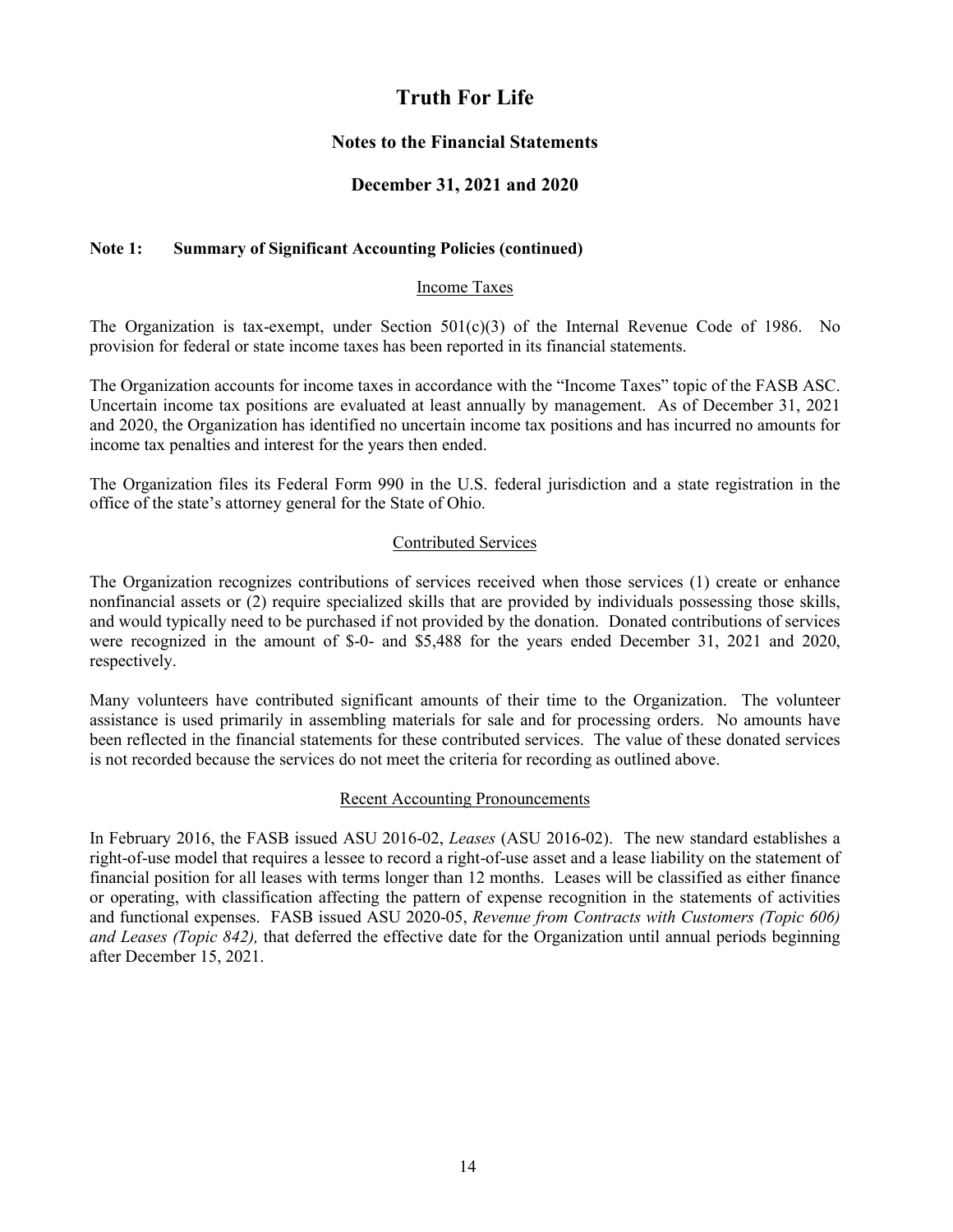#### **Notes to the Financial Statements**

#### **December 31, 2021 and 2020**

#### **Note 1: Summary of Significant Accounting Policies (continued)**

#### Recent Accounting Pronouncements (continued)

In September 2020, the FASB issued ASU 2020-07, *Not-for-Profit Entities (Topic 958): Presentation and Disclosures by Not-for-Profit Entities for Contributed Nonfinancial Assets*, which clarifies the presentation of contributed nonfinancial assets as a separate line item in the statement of activities and enhances disclosure requirements. This ASU is effective for fiscal years beginning after June 15, 2021, and interim periods within fiscal years beginning after June 15, 2022.

Management is currently evaluating the impact of these ASUs on its financial statements.

#### Subsequent Events

In preparing these financial statements, the Organization has evaluated events and transactions for potential recognition or disclosure through March 29, 2022, the date the financial statements were available to be issued.

#### **Note 2: Fair Value Measurements**

In accordance with the "Fair Value Measurements" topic of the FASB ASC, the Organization uses a threelevel fair value hierarchy that categorizes assets and liabilities measured at fair value based on the observability of the inputs utilized in the valuation. This hierarchy prioritizes the inputs into three broad levels as follows: Level 1 inputs are quoted prices (unadjusted) in active markets for identical assets or liabilities; Level 2 inputs are quoted prices for similar assets and liabilities in active markets or inputs that are observable for the asset or liability, either directly or indirectly; and Level 3 inputs are unobservable inputs in which little or no market data exists, therefore requiring an entity to develop its own valuation assumptions. These inputs reflect management's judgment about the assumptions that a market participant would use in pricing the asset, and are based on the best available information which has been internally developed.

Following is a description of the valuation methodologies used for assets measured at fair value. There have been no changes in the methodologies used at December 31, 2021 and 2020.

*Money market funds*: Valued at amortized cost, which approximates fair value.

*Mutual funds*: Valued at the daily closing price as reported by the fund. The money market mutual fund held by the Organization is an open-end fund that is registered with the Securities and Exchange Commission. This fund is required to publish its daily net asset value and to transact at that price. The money market mutual fund held by the Organization is deemed to be actively traded.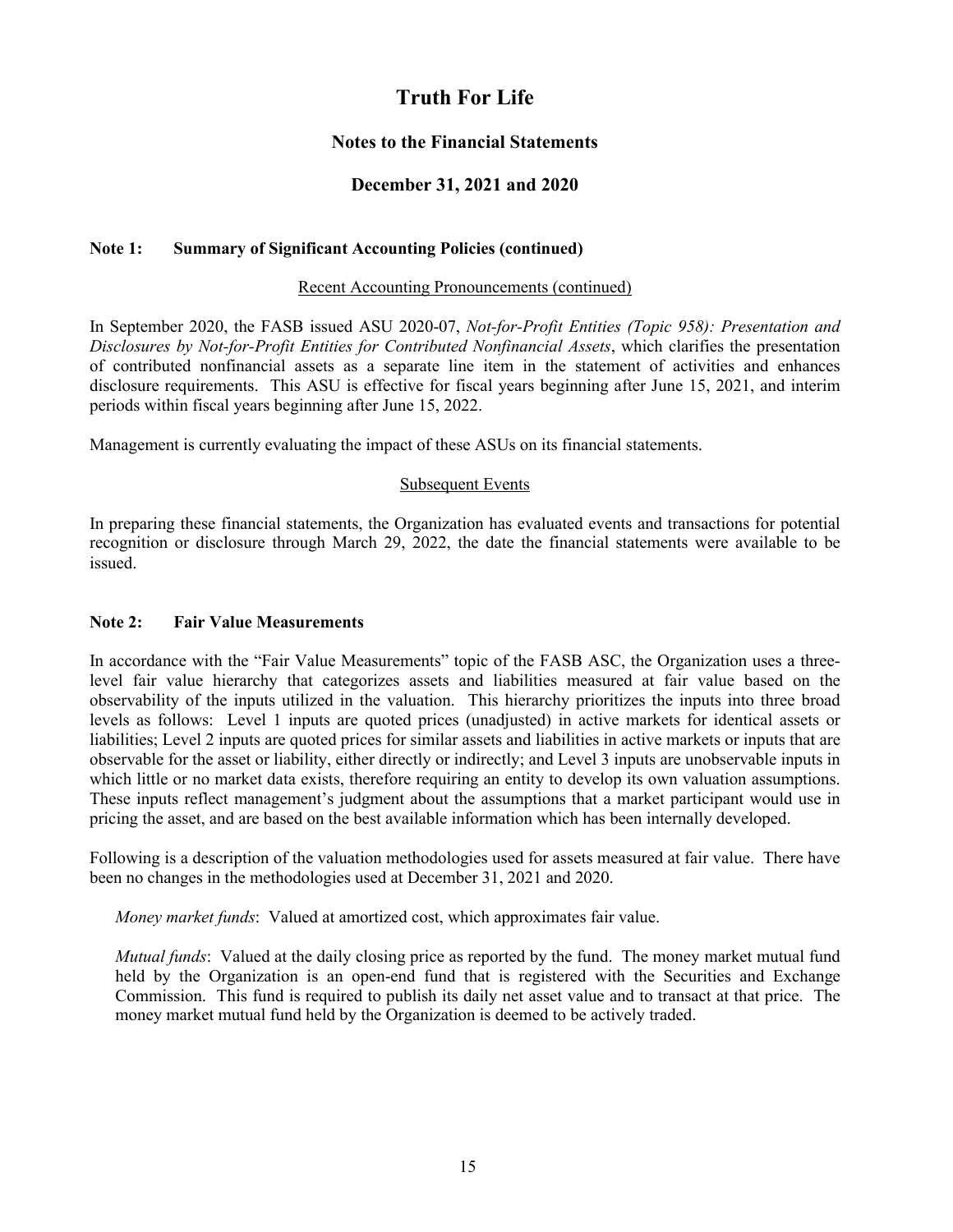#### **Notes to the Financial Statements**

#### **December 31, 2021 and 2020**

#### **Note 2: Fair Value Measurements (continued)**

The following table sets forth by level, within the fair value hierarchy, the Organization's assets at fair value:

|                                                                          | Level 1                               | Level 2       | Level 3 | 2021                                  |
|--------------------------------------------------------------------------|---------------------------------------|---------------|---------|---------------------------------------|
| Money market funds<br>Mutual funds-equities<br>Mutual funds-fixed income | 4,319,584<br>\$<br>2,027,764          | $\mathcal{S}$ | \$      | 4,319,584<br>\$<br>2,027,764          |
| and preferred securities                                                 | 7,987,392                             |               |         | 7,987,392                             |
|                                                                          | \$14,334,740                          | \$            |         | 14,334,740<br>S.                      |
|                                                                          | Level 1                               | Level 2       | Level 3 | 2020                                  |
| Money market funds<br>Money market mutual fund<br>Bond mutual fund       | \$<br>102,618<br>982,536<br>4,446,657 | \$            | \$      | \$<br>102,618<br>982,536<br>4,446,657 |
|                                                                          | 5,531,811<br>\$                       | \$            |         | 5,531,811<br>S                        |

At December 31, 2021 and 2020, the Organization had \$-0- and \$2,000,000, respectively, of funds in transit from their operating cash account to their investment account. These funds are included with investments in the accompanying statements of financial position.

#### **Note 3: Net Assets with Donor Restrictions**

Net assets with donor restrictions are available for the following purposes as of December 31:

| IT Integration project                   | $\overline{\phantom{0}}$ | 50,000 |  |
|------------------------------------------|--------------------------|--------|--|
| Total net assets with donor restrictions | $\overline{\phantom{0}}$ |        |  |

Net assets were released from time and/or donor restrictions during the years ended 2021 and 2020 by incurring expenses satisfying the restricted purpose specified by the donors as follows:

| IT Integration project<br>Studio Refresh project | 50,000 | 65.000 |
|--------------------------------------------------|--------|--------|
| Total net assets released from restriction       | 50,000 | 65,000 |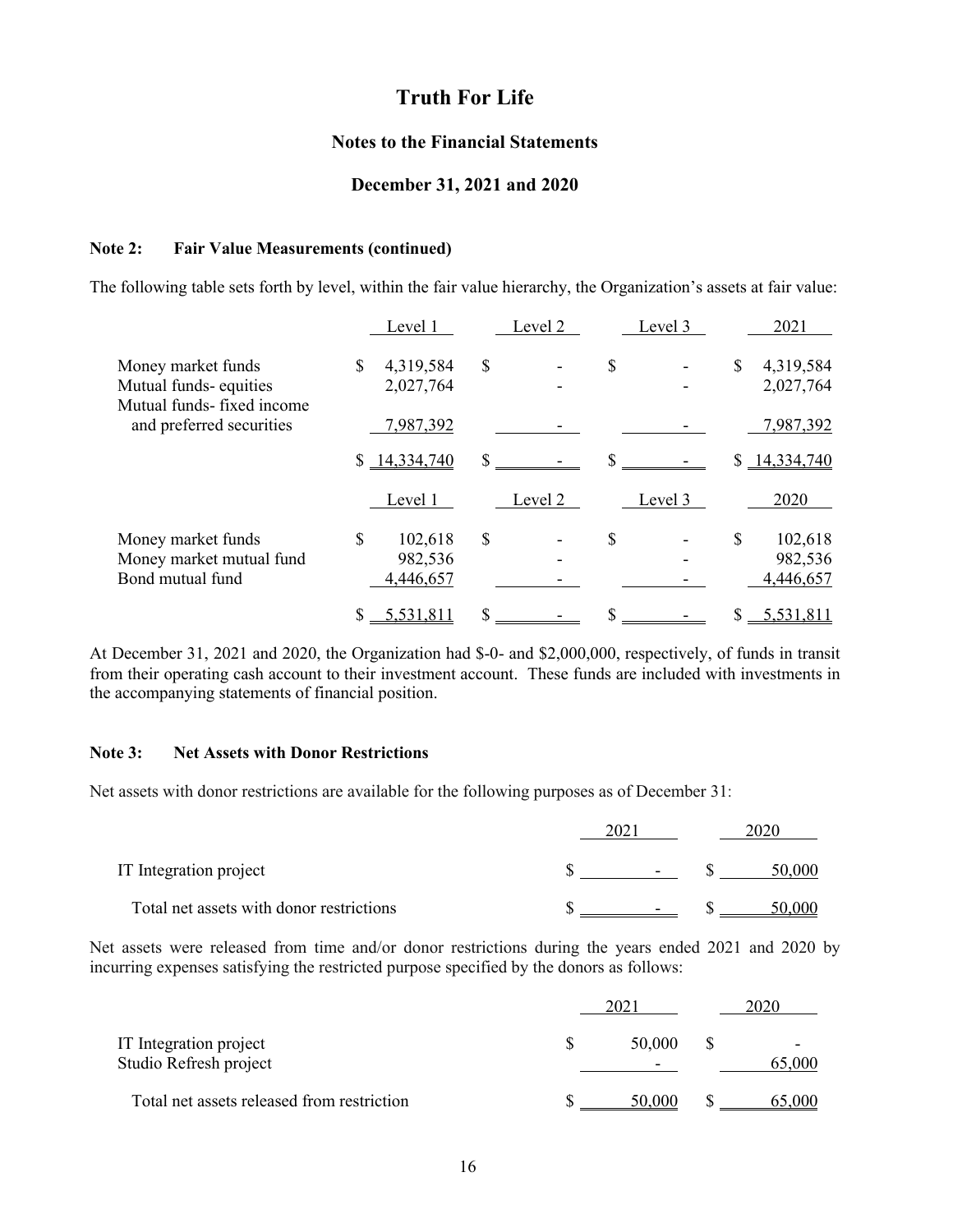#### **Notes to the Financial Statements**

#### **December 31, 2021 and 2020**

#### **Note 4: Obligations Under Leases**

The Organization leases equipment under capital and operating lease agreements. The equipment secures the leases. The following is a schedule of future minimum lease payments under capital lease agreements:

| 2022                                        | 24,292    |
|---------------------------------------------|-----------|
| 2023                                        | 17,104    |
| 2024                                        | 8,956     |
| 2025                                        | 8,210     |
| Future minimum lease payments               | 58,562    |
| Less amount representing interest           | (1,870)   |
| Net present value of minimum lease payments | 56,692    |
| Less amount due within one year             | (22, 547) |
| Amount due in greater than one year         | 34.145    |

Fixed assets include the following amounts for equipment under capital leases:

|                                          | 2021                  |              | 2020                 |
|------------------------------------------|-----------------------|--------------|----------------------|
| Fixed assets<br>Accumulated depreciation | 297,770<br>(251, 893) | $\mathbb{S}$ | 263,610<br>(200,078) |
|                                          | 45.877                |              | 63,532               |

Amortization of the fixed assets held under capital leases is included in depreciation expense.

The Organization leases certain equipment for use in its operations pursuant to operating lease agreements. Total lease and rental expenses were \$19,717 and \$22,792 for the years ended December 31, 2021 and 2020, respectively.

Future minimum lease payments under noncancelable operating leases with terms greater than one year are as follows for the years ending December 31:

| 2022                                          | 6.096  |
|-----------------------------------------------|--------|
| 2023                                          | 6.096  |
|                                               |        |
| Total future minimum operating lease payments | 12.192 |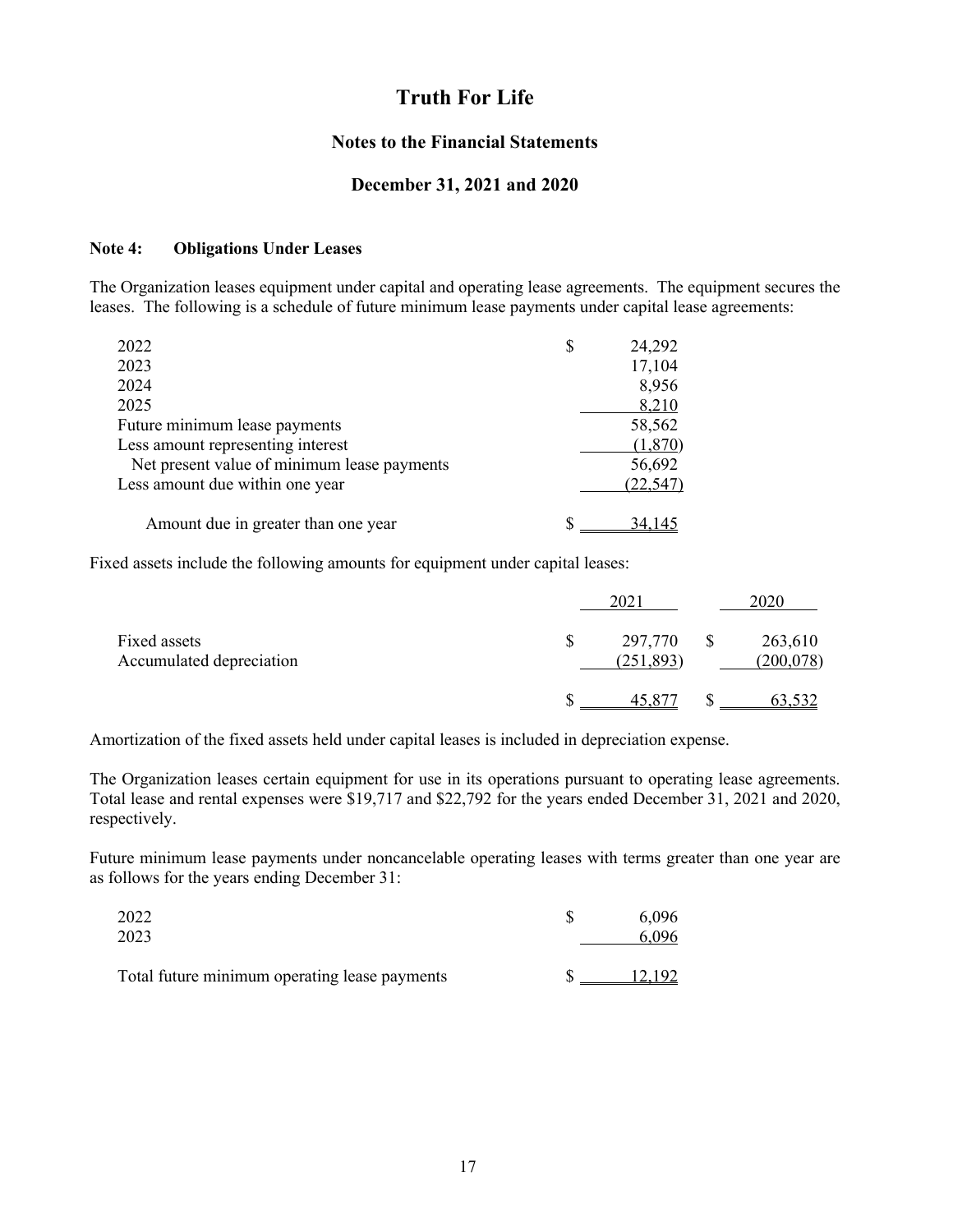#### **Notes to the Financial Statements**

#### **December 31, 2021 and 2020**

#### **Note 5: Commitments**

The cost of radio airtime was \$5,617,652 and \$5,357,523 for the years ended December 31, 2021 and 2020, respectively. Approximately 48% of over 1,900 radio stations account for approximately 87% of these costs. The contracts with those radio stations are cancelable with 30 days' notice.

#### **Note 6: Related-Party Transactions**

Expenses related to the Christmas concert held at Parkside Church were \$84,678 for the year ended December 31, 2020. The Christmas concert was not held in fiscal 2021.

The Organization received approximately \$25,000 and \$25,000 in contributions from Parkside Church during the years ended December 31, 2021 and 2020, respectively. The Organization received \$59,757 and \$63,212 in livestream cost reimbursements from Parkside Church during the years ended December 31, 2021 and 2020, respectively.

The Organization received approximately \$325,000 and \$85,000 in contributions from members of the Board of Directors and the entities with which members of the Board of Directors are affiliated during the years ended December 31, 2021 and 2020, respectively.

#### **Note 7: Retirement Plan**

The Organization participates in the Truth For Life Retirement Plan (the "Plan"). The Plan covers all employees over the age of 18 who normally work at least 20 hours per week. All contributions and earnings are fully vested after three years of employment. Each participant may elect to defer a portion of their annual compensation up to the amounts allowed by law. The Organization matches 50% of the first 10% of deferrals made by employees. The Organization may also make discretionary contributions to the Plan. During the years ended December 31, 2021 and 2020, expense related to the matching and employer contributions to the Plan totaled \$183,236 and \$174,145, respectively.

#### **Note 8: Allocation of Joint Activities Costs**

For the years ended December 31, 2021 and 2020, Truth For Life incurred costs for producing and distributing their radio programming as well as direct mailings to listeners. These materials included: information, materials, and activities that included fundraising appeals. These costs were allocated to fundraising, management and general and program services as follows: